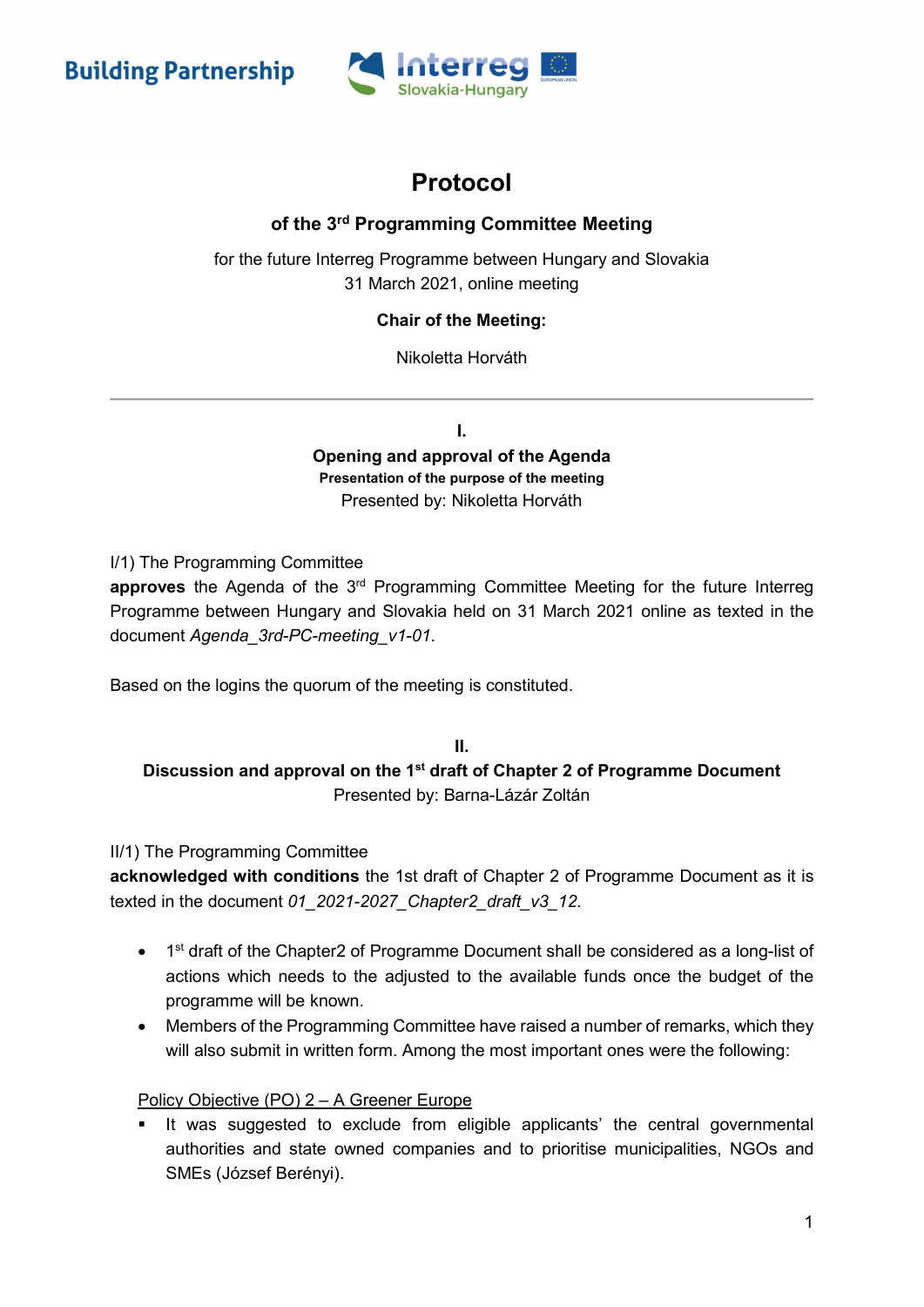# **Building Partnership**



 Central governmental authorities and state owned companies may be the only eligible beneficiaries of some actions (e.g. Water Management Organizations, National Parks). Target groups were selected according to the subject of actions, narrowing the target groups is not appropriate in this stage of programming (Katarína Mihaľová, Nikoletta Horváth).

## Specific Objective (SO) (VI) – Promotion the transition to a circular and resource efficient economy:

There were raised several comments/concerns in regards to the action "Strengthening the logistic infrastructure and cold storage facilities" whether:

- taking into account the financial allocation for the programme, this type of measure will not consume majority of the available allocation and whether there will be enough financial resources to support also other priorities of the programme (Martin Hakel);
- **there will not be an overlaping with European Agricultural Fund for Rural Development** (Katarína Mihaľová, Martin Hakel);
- merging actions under the SO can be an alternative for not emphasizing the support of logistic infrastructure (Csilla Veres)

Ivan Fecenko questioned the support of logistic infrastructure in agriculture in context of circular economy from (i) technical and (ii) financial point of view:

- (i) The support to logistic infrastructure should be provided mainly to industries participating in circular economy (not exclusively to agriculture).
- (ii) The Interreg programmes with limited allocations generally do not plan bigger infrastructure, which is expensive (in context of Interreg). This have to be noted while planning the breakdown of allocation for programme/ policy objectives, bearing in mind thematic concentration and other programme priorities.

As regard for logistic infrastructure and cold storage facilities, the text of Chapter 2 will be revised and put more reflects on the intention of programmers that they are planned to be small-scale investments (Zoltán Barna-Lázár).

Present version of the Chapter 2 is developed with a distinction made between the coverage of European Agricultural Fund for Rural Development and Interreg Programmes.

SO (VII) – Protecting and enhancing nature protection, and biodiversity and green infrastructure, (…) and protecting natural heritage and natural resources:

It was recommended to:

- introduce "green approach" as a horizontal approach, not only as a separate specific objective (Martin Hakel);
- horizontal approach shall be included and discussed on the level of Call for Proposals (Csilla Veres);
- include into the SO also an action focused on "Climate changes" (Martin Hakel);
- several action proposed contribute to objective of "Climate changes" (Zoltán Barna-Lázár);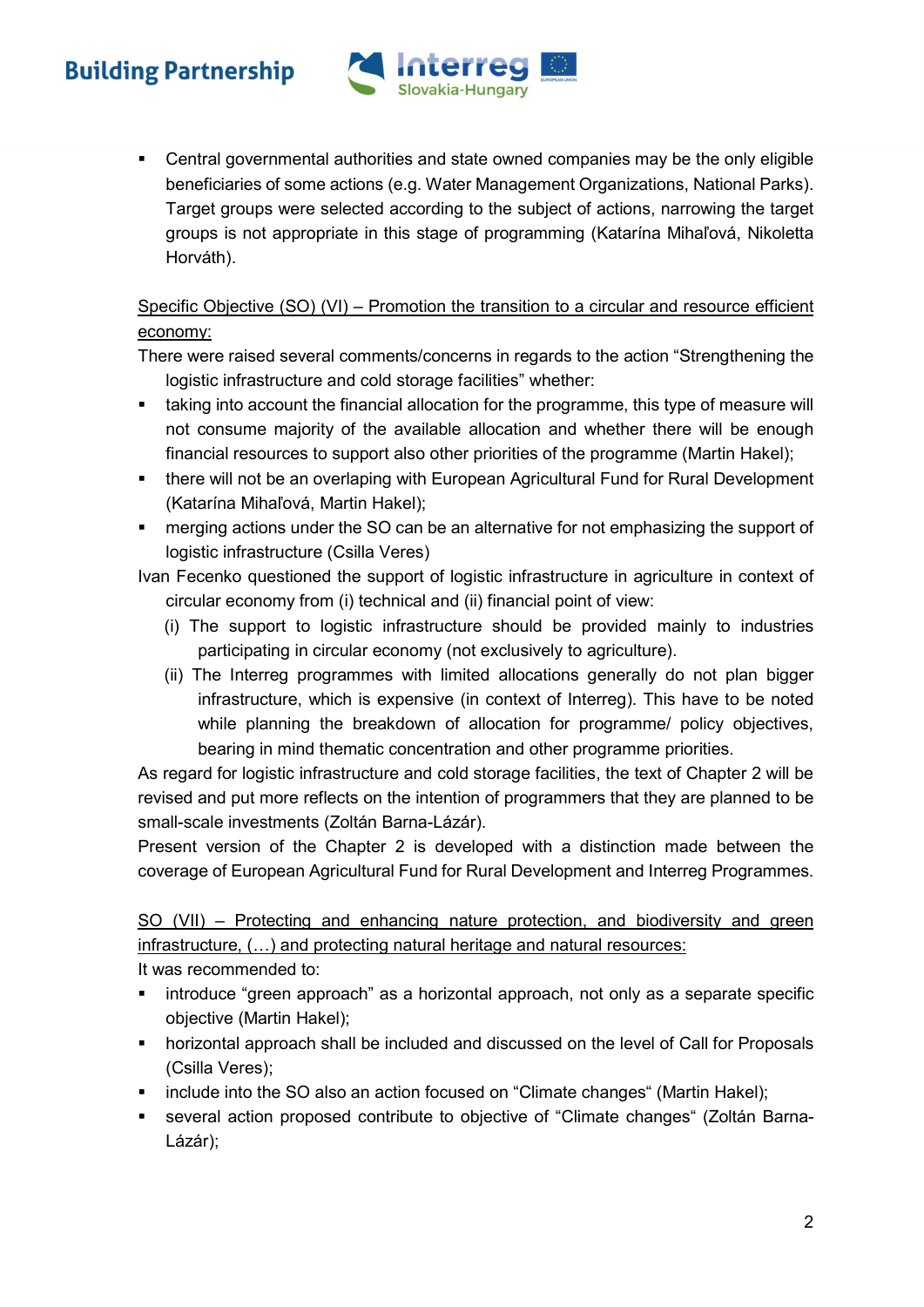# **Building Partnership**



- include into the action "Remediation of the existing sources of pollution" specifically support for tailings ponds and management of hazardous waste, especially Microplastics Contamination, which is present in northern Hungary and eastern Slovakia (Viktor Oroszi).
- Specification of tailings ponds in the Programming Document would excessively emphasise this phenomenon, although this is only one of the targeted actions (Katarína Mihaľová).

## PO 4 – A More Social Europe:

It was recommended to:

- change the title of this PO, e.g. Social and More Inclusive Europe (József Berényi);
- use Territorial Action Plans (TAPs) instrument for more actions within the PO and also if possible in the whole programming document (Veronika Ormandíková).

# SO (I) – Enhancing the effectiveness and inclusiveness of labour markets and access to quality employment through developing social infrastructure and promoting social economy:

It was recommended to:

- enlarge the scope of the action "Supporting social innovation pilot actions for disadvantaged and vulnerable groups" by supporting also Hungarian minorities (József Berényi);
- minority issues shall not be handled separately, as considering the specifies of the programming area NGOs addressing minorities are included and targeted by the programming document (Katarína Mihaľová, Ivan Fecenko).

SO (V) – Enhancing the role of culture and sustainable tourism in economic development, social inclusion and social innovation:

It was recommended to:

- support not only cultural heritage attracted by tourism but also innovative cultural heritage sites (Veronika Ormandíková);
- support not only small infrastructure within the action "Development of tourism infrastructure and marketing (by TAPs) but infrastructure as such, without the limitation in regards to the size (Veronika Ormandíková).

## ISO1 – Better INTERREG Governance:

It was recommended to:

- support within the Small Project Funds also small infrastructural projects (Veronika Ormandíková).
- use pre-financing in case of small projects (Veronika Obbágy).

There is no legal limitation on appliance of small infrastructure within small projects under ISO1, but as they are limited in financial resources, soft projects are mostly targeted under this PO (Ivan Fecenko, Nikoletta Horváth).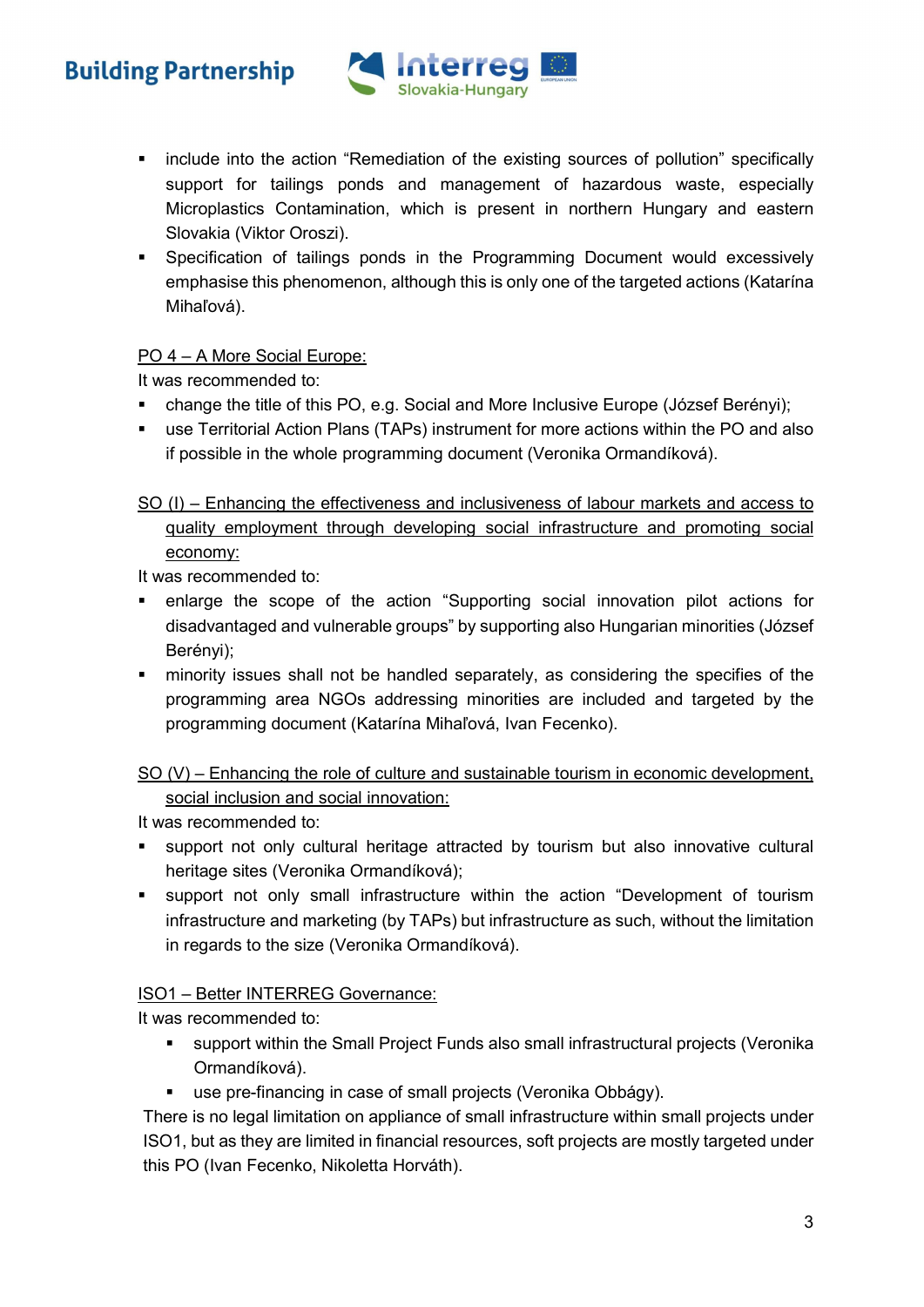

### Outcomes from the discussion:

- SO (VI) Action: Strengthening the logistics infrastructure and cold storage facilities the scope of the action should be clarified.
- SO (VII) Action: Remediation of the existing sources of pollution the scope of the action should be clarified.
- Territorial Action Plans (TAPs) the potential use of TAPs within multiple actions should be analysed by taking into account the feasibility and its effect on  $N+2/N+3$ targets of the future Programme.
- The integration of horizontal approach shall be investigated; however, this may be handled on CfP level as well.
- The eligibility and categories of costs within Small Project Funds shall be analysed (e.g. simplified cost options) with the involvement of Interact and the Audit Authority.
- The Programming Committee has decided to acknowledge the 1<sup>st</sup> draft of Chapter 2 of Programme Document with reservation that the experts will integrate the comments from the Members sent by written form after the PC meeting till the end of the duration of circulating the draft protocol, into the draft Chapter 2 document.
- Members of the Programming Committee can submit their comments to the Chapter 2 of Programme Document within 10 days after the sending of the draft Protocol.

#### III.

## Discussion and approval on the 1st draft of Chapter 4-7 of Programme Document Presented by: Nikoletta Horváth

#### III/1) The Programming Committee

Acknowledged the 1st draft of Chapter 4-7 of Programme Document as it is texted in the document 02\_Interreg\_2021\_2027\_Slovakia\_and\_Hungary\_v2-00.

#### IV.

#### Any other business

#### Presented by: Nikoletta Horváth

IV/1) Presentation of the current status of Strategic Environmental Assessment.

 Members of the Programming Committee were informed that the first phase of Strategic Environmental Assessment is ongoing (public procurement of SEA experts are launched and kick-off meeting with Ministry of Agriculture responsible for SEA procedure in Hungary as contact point was organized). Afterwards contracting with SEA experts the Inception Report will be forwarded to the PC members via written procedure. A second phase of SEA will be launched in parallel in both Member States as a public consultation.